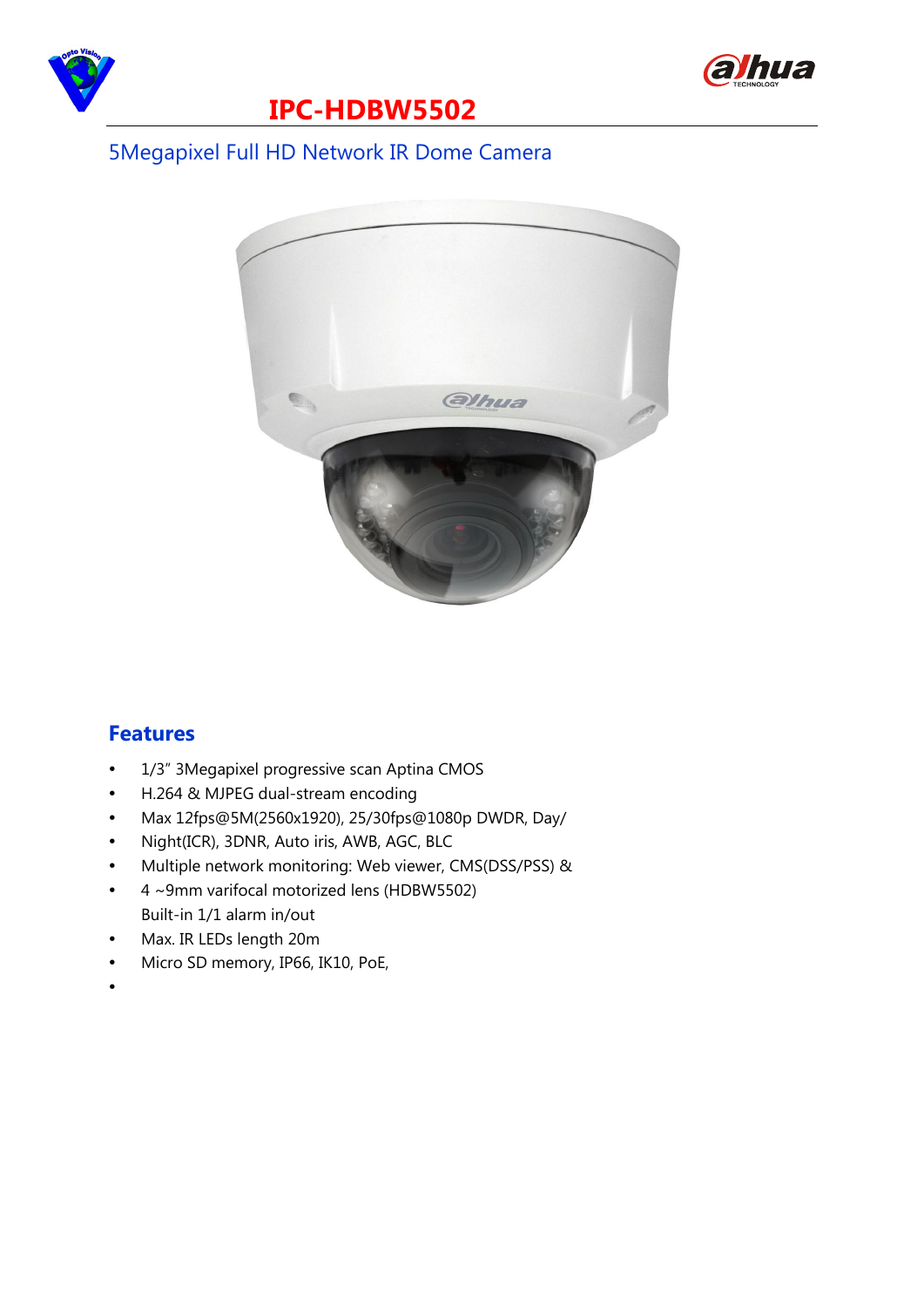

# **IPC-HDBW5502**

## **Technical Specifications**

| <b>Model</b>            |                        | IPC-HDBW5502                                                                       |  |  |  |  |
|-------------------------|------------------------|------------------------------------------------------------------------------------|--|--|--|--|
| <b>Camera</b>           |                        |                                                                                    |  |  |  |  |
| <b>Image Sensor</b>     |                        | 1/3" 5Megapixel Aptina CMOS                                                        |  |  |  |  |
| <b>Effective Pixels</b> |                        | 2560x1920                                                                          |  |  |  |  |
| Scanning System         |                        | Progressive                                                                        |  |  |  |  |
| Electronic<br>Shutter   |                        | Auto/Manual 1/3~1/10000                                                            |  |  |  |  |
| Speed                   |                        |                                                                                    |  |  |  |  |
| Min. Illumination       |                        | Color: 0. 1Lux/F1.2, B/W: 0.01Lux/F1.2; 0Lux/F1.2(IR on)                           |  |  |  |  |
| S/N Ratio               |                        | More than 50dB                                                                     |  |  |  |  |
| Video Output            |                        | 1 port                                                                             |  |  |  |  |
|                         | <b>Camera Features</b> |                                                                                    |  |  |  |  |
| Max. IR LEDs Length     |                        | 20m                                                                                |  |  |  |  |
| Day/Night               |                        | Auto(ICR)/Color/B/W                                                                |  |  |  |  |
| <b>Backlight</b>        |                        | BLC / HLC / DWDR                                                                   |  |  |  |  |
| Compensation            |                        |                                                                                    |  |  |  |  |
| <b>White Balance</b>    |                        | Auto                                                                               |  |  |  |  |
| Gain Control            |                        | Auto/Manual                                                                        |  |  |  |  |
|                         | Noise Reduction        | 3D                                                                                 |  |  |  |  |
| Privacy Masking         |                        | Up to 4 areas                                                                      |  |  |  |  |
| Lens                    |                        |                                                                                    |  |  |  |  |
| Focal Length            |                        | 4 -9mm motorized                                                                   |  |  |  |  |
| Max Aperture            |                        | F1.4                                                                               |  |  |  |  |
| <b>Focus Control</b>    |                        | Manual                                                                             |  |  |  |  |
| Angle of View           |                        | H: $82^{\circ}$ (Wide) ~ $25^{\circ}$ (Tele)                                       |  |  |  |  |
| Lens Type               |                        | Motorized/Auto Iris(DC)                                                            |  |  |  |  |
| Mount Type              |                        | Board-in Type                                                                      |  |  |  |  |
| <b>Video</b>            |                        |                                                                                    |  |  |  |  |
| Compression             |                        | H.264 / MJPEG                                                                      |  |  |  |  |
| Resolution              |                        | 5M(2560x1920)/3M(2048x1536)/1080P(1920x1080)/720P(1280x                            |  |  |  |  |
|                         |                        | 720) /D1(704×576) / CIF(352×288)                                                   |  |  |  |  |
| Frame                   | Main Stream            | 5M (12fps)/3M(1~20fps)/1080P/720P(1~25/30fps)                                      |  |  |  |  |
| Rate                    | Sub Stream             | D1/CIF(1 ~ 25/30fps)                                                               |  |  |  |  |
| <b>Bit Rate</b>         |                        | H.264: $32K \sim 8192Kbps$                                                         |  |  |  |  |
| <b>Audio</b>            |                        |                                                                                    |  |  |  |  |
| Compression             |                        | G.711a / G.711u/ PCM                                                               |  |  |  |  |
| Interface               |                        | 1/1 channel In/Out                                                                 |  |  |  |  |
| <b>Network</b>          |                        |                                                                                    |  |  |  |  |
| Ethernet                |                        | RJ-45 (10/100Base-T)                                                               |  |  |  |  |
| Wi-Fi                   |                        | N/A                                                                                |  |  |  |  |
| Protocol                |                        | IPv4/IPv6, HTTP, HTTPS, SSL, TCP/IP, UDP, UPnP, ICMP, IGMP, SNMP, RTSP, RTP, SMTP, |  |  |  |  |
|                         |                        | NTP, DHCP, DNS, PPPOE, DDNS, FTP, IP Filter, QoS, Bonjour                          |  |  |  |  |